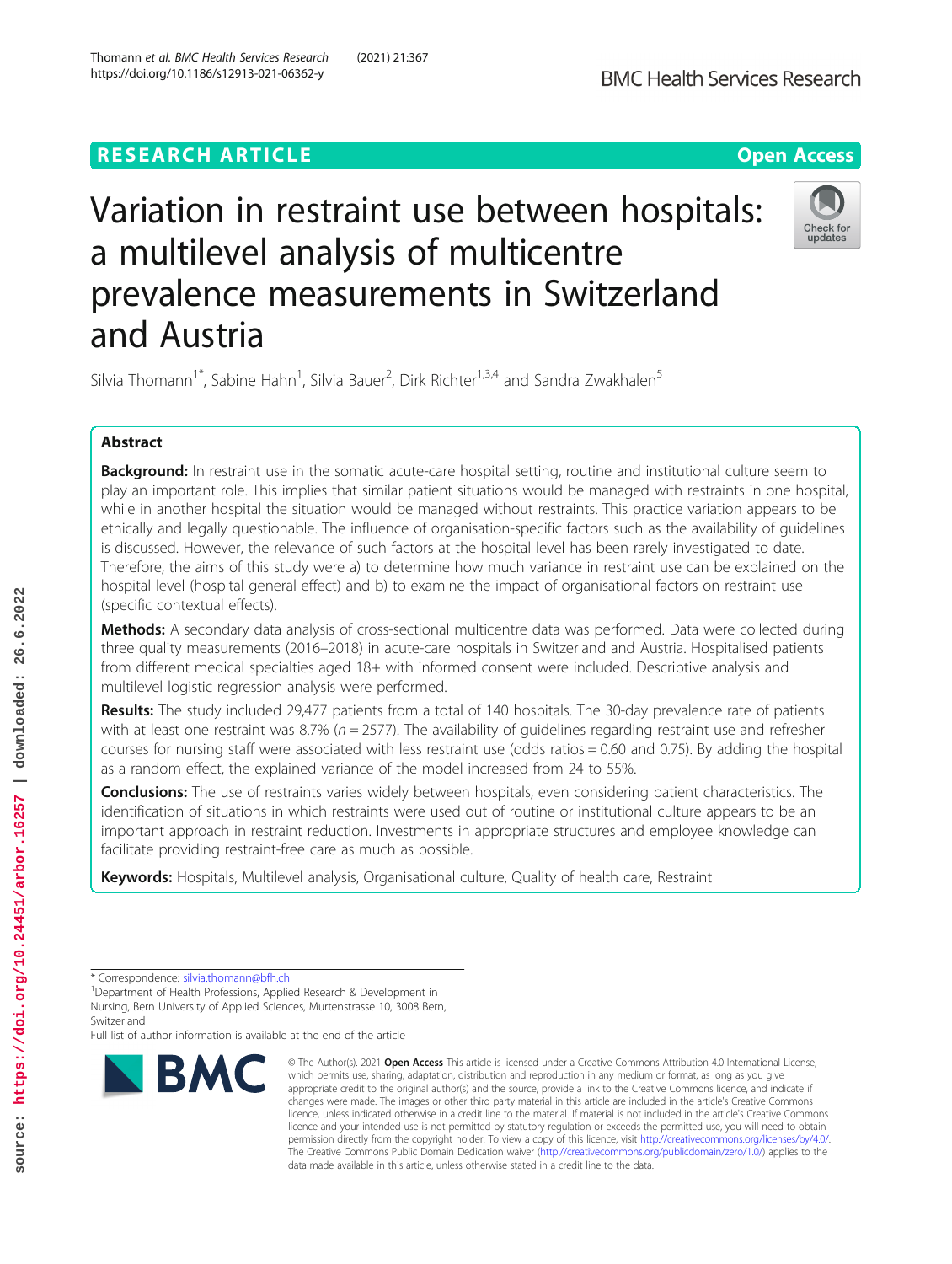# Background

Restraint use in health care often leads to negative effects for patient health, such as functional decline, higher mortality, distress or trauma  $[1-4]$ , and to moral distress for health professionals [5, 6]. Therefore, a reduction in restraint use is recommended [7–9].

To date, quality improvement initiatives regarding restraint use are mainly known in the long-term care and mental health setting [10, 11]. Nevertheless, restraints are frequently used in the somatic acute care hospital setting (henceforth referred to as 'hospital') as well. Prevalence rates up to  $100\%$  are reported  $\boxed{1}$ , 12, 13]. Large differences in restraint prevalence rates can be detected depending on the ward type studied (intensive care units often have a much higher prevalence rate) and by the definition of restraints used (e.g. only restraint belts; alternatively, bed rails and electronic monitoring can also be considered as restraints).

Frequently stated reasons for restraint use in the hospital setting are patient safety (e.g. fall prevention or prevention of therapy interruption) and patient characteristics like cognitive impairment [5, 14, 15]. However, evidence for the effectiveness of restraints for these reasons is lacking [5, 16, 17]. Nevertheless, restraints also seem to be used out of routine according to the tradition on the ward or local habits  $[18–21]$ . This implies that practice variation may exist. Consequently, in a similar patient situation, restraints may be used in one hospital, while in another hospital this situation would be managed without restraints. These differences in restraint use among hospitals independent of evidence or professional recommendations appear to be ethically and legally questionable. In this context, the relevance and role of organisational factors such as structures, policies/guidelines, education for staff, monitoring of restraint use and organisational attitudes are discussed [18, 20–24].

Surprisingly, the practice variation in restraint use among hospitals (hospital general effect) and the impact of organisational factors (specific contextual effects) has rarely been investigated to date. Nevertheless, in order to promote a professional management of restraints and, thus, to develop and implement effective measures for restraint reduction, it is crucial to know the influencing factors on different levels and their impact on the use and non-use of restraints. Therefore, the aims of this study were a) to determine how much variance in restraint use can be explained on the hospital level (hospital general effect) and b) to examine the impact of organisational factors (specific contextual effects) on restraint use; both aspects considered the influence of patient characteristics on restraint use.

# **Methods**

# Study design and setting

A secondary data analysis of cross-sectional multicentre studies was performed. Data were collected within the International Prevalence Measurement of Quality of Care, called LPZ (Landelijke Prevalentiemeting Zorgkwaliteit) International [25, 26]. LPZ International performs an annual international quality measurement for a variety of care indicators (like pressure ulcers, falls and restraints) in various settings and countries. Healthcare institutions are invited annually by a national coordinator in several countries to participate on a voluntary basis in the measurement. For the present study, data from the hospital setting of Switzerland and Austria from three one-day measurement points in the years 2016 to 2018 were included. Other countries in the LPZ consortium were not able to provide data as very few hospitals measured restraint use.

# Sample

In the LPZ measurement, hospitalised patients from different medical specialties (ward types) aged 18+ with informed verbal (Switzerland) or written (Austria) consent were included. Patients were excluded from the LPZ measurement if they were not available on the ward during the measurement (e.g. since they were undergoing surgery) or could not give informed consent (e.g. due to cognitive impairment or language barriers) and where no legal representative was available. There were no additional exclusion criteria for this secondary analysis.

# Instrument and data collection

For data collection, the LPZ 2.0 instrument was used. It is the 2016 revised version of the LPZ instrument [25]. With LPZ 2.0, general and care indicator specific information is assessed on the institutional, ward and patient levels. For this secondary data analysis, information regarding restraints of different levels was included (for details, see Table 1). Restraints were defined as 'interventions that may infringe [on] a person's human rights and freedom of movement, including observation, seclusion, manual restraint, mechanical restraint and rapid tranquillisation' [27].

Within LPZ 2.0, the data collection process is highly standardised. The whole process (e.g. recruitment and information of patients, preparing data collection including documentation of restraint use 30 days prior to data collection) and all questions and answer options are internationally defined and described in a measurement manual. Additionally, the questionnaire was conceived as an online data entry program leading the questionnaire completion. To ensure uniform execution of the measurement and uniform answering of the questions, data collectors were trained. Using the train-the-trainer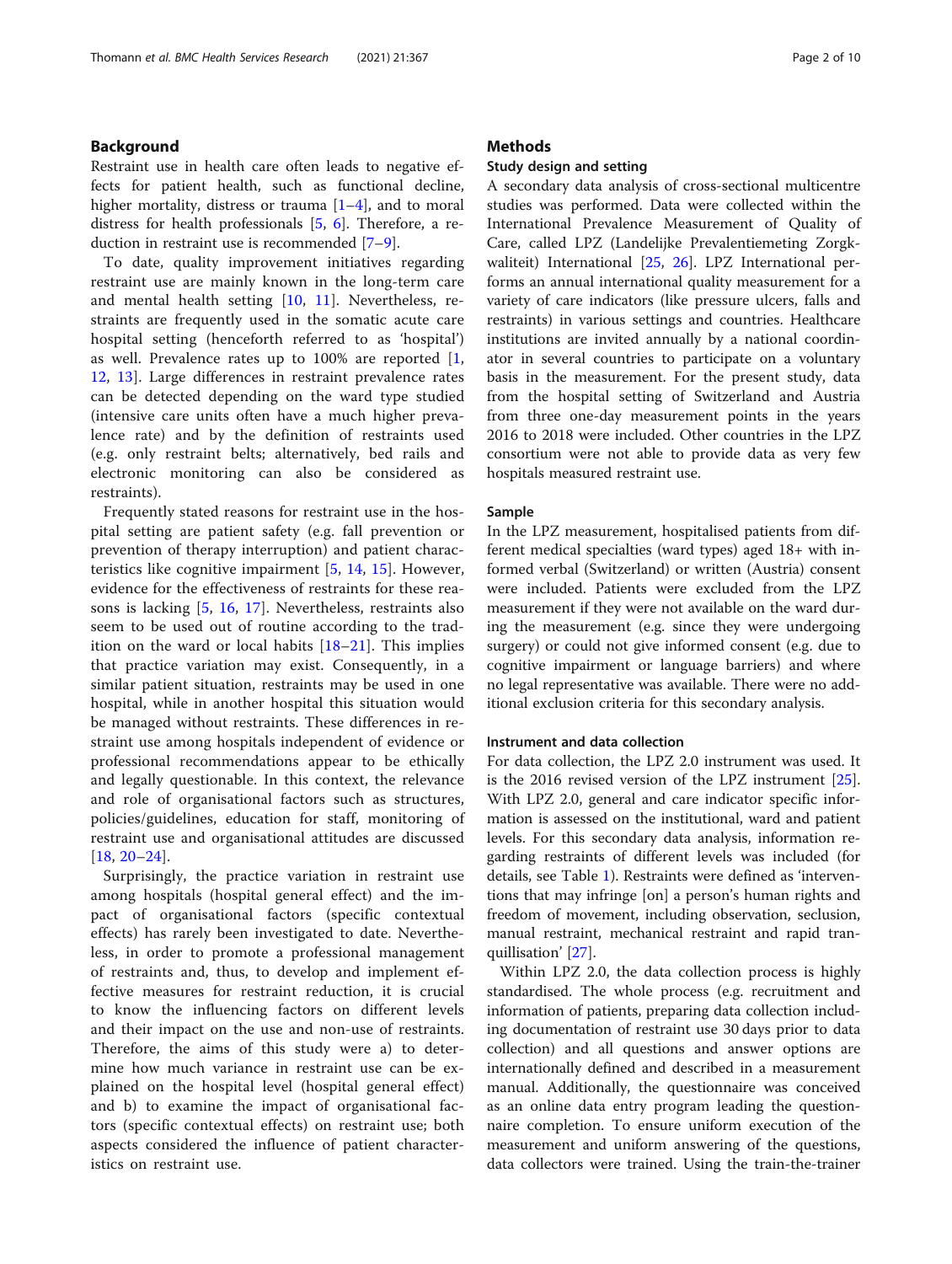# Table 1 Variables

| Level         | <b>Information</b>                                                                                                                                                                                                                                                                                                                                                                                                                        |  |  |  |  |
|---------------|-------------------------------------------------------------------------------------------------------------------------------------------------------------------------------------------------------------------------------------------------------------------------------------------------------------------------------------------------------------------------------------------------------------------------------------------|--|--|--|--|
| National      | Country (Switzerland, Austria)                                                                                                                                                                                                                                                                                                                                                                                                            |  |  |  |  |
| Institutional | Availability of a protocol/quidelines regarding restraints (based on a(n) (inter) national quideline) within the institution (yes, no)                                                                                                                                                                                                                                                                                                    |  |  |  |  |
|               | Availability of a multi-disciplinary expert committee regrading restraints within the institution (yes, no)                                                                                                                                                                                                                                                                                                                               |  |  |  |  |
| Ward          | Regular audits are performed on the ward level to ensure compliance with the protocol/guidelines regarding restraints (yes, no)                                                                                                                                                                                                                                                                                                           |  |  |  |  |
|               | Refresher course regarding restraints for at least 80% of ward nursing staff in the last 2 years (yes, no)                                                                                                                                                                                                                                                                                                                                |  |  |  |  |
| Patient       | Age in years (interval)                                                                                                                                                                                                                                                                                                                                                                                                                   |  |  |  |  |
|               | Female gender (yes, no)                                                                                                                                                                                                                                                                                                                                                                                                                   |  |  |  |  |
|               | Surgical intervention in the 2 weeks prior to data collection (yes, no)                                                                                                                                                                                                                                                                                                                                                                   |  |  |  |  |
|               | Number of days since admission to hospital (interval)                                                                                                                                                                                                                                                                                                                                                                                     |  |  |  |  |
|               | Medical diagnosis groups according to International Statistical Classification of Diseases and Related Health Problems 10 <sup>th</sup> Revision (ICD-<br>10; for each diagnosis group yes, no) [28]                                                                                                                                                                                                                                      |  |  |  |  |
|               | Care dependency assessed with the Care Dependency Scale (CDS) (15 items [e.g., eating and drinking or mobility] are rated on a Likert<br>scale from 1 to 5 [sum score 15-75]. Lower scores indicate higher care dependency resulting in five verified categories: 15-24<br>completely dependent, 25–44 dependent to a great extent, 45–59 partially dependent, 60–69 independent to a great extent, 70–75<br>completely independent) [29] |  |  |  |  |
|               | Restraint use within the institution retrospectively over a maximum period of 30 days (yes, no)                                                                                                                                                                                                                                                                                                                                           |  |  |  |  |

procedure, the national coordinator trained the responsible person within each hospital (called the institutional coordinator). The institutional coordinator then trained the data collectors (registered nurses) within the hospital. Additionally, the measurement manual with all the information was made available for the data collectors directly in the data entry program.

On the predetermined measurement day, the patient level data were collected by the trained data collectors on-site at the patient's bedside and/or through patient documentation (retrospective assessment). The questions on the institutional and ward level were answered by the institutional coordinator.

### Statistical analysis

The data from the different measurement points and the two countries (Switzerland and Austria) were pooled into one dataset. Descriptive statistics (numbers, percentages, 95% confidence intervals [CI], median, interquartile range [IQR]) were used to describe the organisational factors, the sample and the restraint prevalence rate.

A multilevel modelling approach was used in order to determine how much variance in restraint use can be explained on the hospital level (hospital general effect). This means that the analysis took into account that patients are clustered in hospitals with their organisational

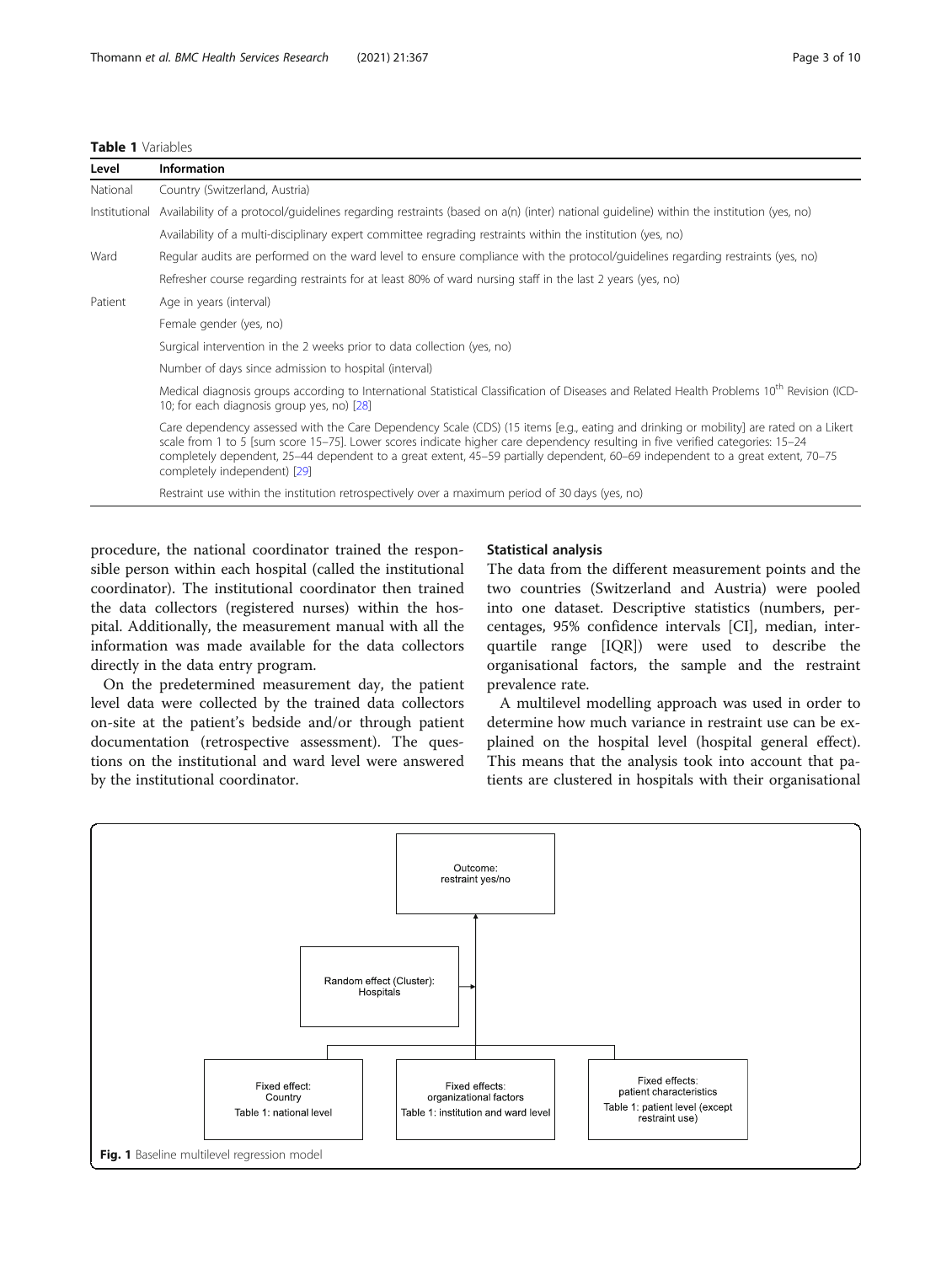factors. Such methodological approaches are particularly well known from public health research where, for example, the influence of neighbourhoods on certain behaviours is studied [30, 31]. The baseline (before variable selection) of the multilevel logistic regression model of our study was built as shown in Fig. 1. We could not include the ward level due to patient transfers between wards and potential misclassification as the exact ward where the restraint has happened was not recorded during data collection.

Due to the limited data on restraint use in the hospital setting (with partial exception of the ICU), designing a purely theory-based model was not possible, respectively, the insufficient theoretical basis entailed the risk of inaccurate assumptions for including or excluding patient level data. Given that the "blind" inclusion of all possible fixed effects carries the risk of overadjustment, we decided on a data-driven model with variable selection (explorative design).

For variable selection, we used the Akaike information criterion (AIC) [32] backwards procedure implemented in the R package MASS [33]. Here, however, the hospital random effect had to be treated as a fixed effect. During development of the analysis, we also considered using similar variable selection procedures for logistic multilevel models, but the few software implementations we found were not practicable for our problem. Since the hospital general effect is an explicit part of the question, the AIC procedure was employed such that the hospital variable cannot be unselected. Further, to enhance the stability of the variable selection, i.e. to reduce the number of noisy variables selected due to the large sample size, we used a split-half approach where the AIC procedure was applied on both of two subsets from a random split of the data, and then only the variables included in both selections were used for the final multilevel model. The model then was built as a generalised linear mixed model fit by maximum likelihood (Laplace approximation) implemented in the R package Ime4 [34]. The ICC (intraclass correlation coefficient) was estimated, and a log-likelihood ratio test was performed to evaluate the relevance of the random effect. However, as the ICC is difficult to interpret for logistic multilevel models we calculated the median odds ratio (MOR) of the random effect  $[30, 31]$ . The MOR allows to translate the hospital level variance into the same scale as the fixed effects are reported (OR). In addition, the 80% interval odds ratio (IOR) was calculated for the organisational factors (specific contextual effects) included in the fixed effects. Using the 80% IOR it can be better considered that these characteristics can take on only one value per hospital (cluster) [31]. These two calculations were performed using the calculation sheet provided by Merlo, Wagner [30]. The R codes of the multilevel analysis are available in the Additional File 1.Three ICD-10 diagnosis groups (congenital malformations, deformations and chromosomal abnormalities; certain conditions originating in the perinatal period; pregnancy, childbirth and the puerperium) and the answer option unknown/ no diagnosis were present in less than 1% of patients and would have led to convergence problems of the regression model. Therefore, these variables had to be excluded. For similar reasons, the variables Age in years and Number of days since admission to hospital had to be standardised. Since there is a non-linear association of age and restraint use the variable Age in years was also included as quadratic (squared) term (second-order polynomial) in the multilevel model. Multicollinearity was tested using the variance inflation factor (VIF). There were no missing data as the online data entry program only allowed for finishing the survey when all questions were answered.

The statistical analysis was conducted utilising R Version 4.0.1  $[35]$  and the R Packages compareGroups [36], Hmisc [37], Ime4 [34], jtools [38], MASS [33], MuMIn [39], sjPlot [40], tableone [41] and tidyverse [42]. For data cleaning and pooling, SPSS version 25 was used [43].

# Ethical considerations

In Switzerland, the Ethics Committee of the Canton of Bern declared that the present study is not subject to the Swiss Human Research Act and ethical approval was not required (April 2019, BASEC-Nr: Req-2019-00259). In Austria, the Ethics Committee of the Medical University of Graz approved the study protocol (approval nr. 20– 192 ex08/09). All patients or their legal representatives received written information about the measurement and gave their verbal (Switzerland) or written (Austria) informed consent. Data were collected pseudonymously so that no conclusions can be made regarding the individual patients. Participation was voluntary.

# Results

The study included 29,477 patients from a total of 1117 wards in 140 hospitals (Table 2). Of these, 20,561 (69.8%) patients were assessed at 84 hospitals in Switzerland and 8916 (30.2%) patients at 56 hospitals in Austria. The number of participating patients per hospital ranged from 2 to 1718 with a median of 102 (Switzerland: range from 2 to 1718, median 146; Austria: range from 16 to 979, median 73). Response rate of all patients hospitalized ( $N = 39,106$ ) on the measurement days in the 140 hospitals was 75.4% (95% confidence interval [CI] 74.9–75.8%; Switzerland: 76.3% [95% CI = 75.8–76.8%] N = 26,934; Austria 73.3% [95% CI = 72.5– 74.0%]  $N = 12,172$ .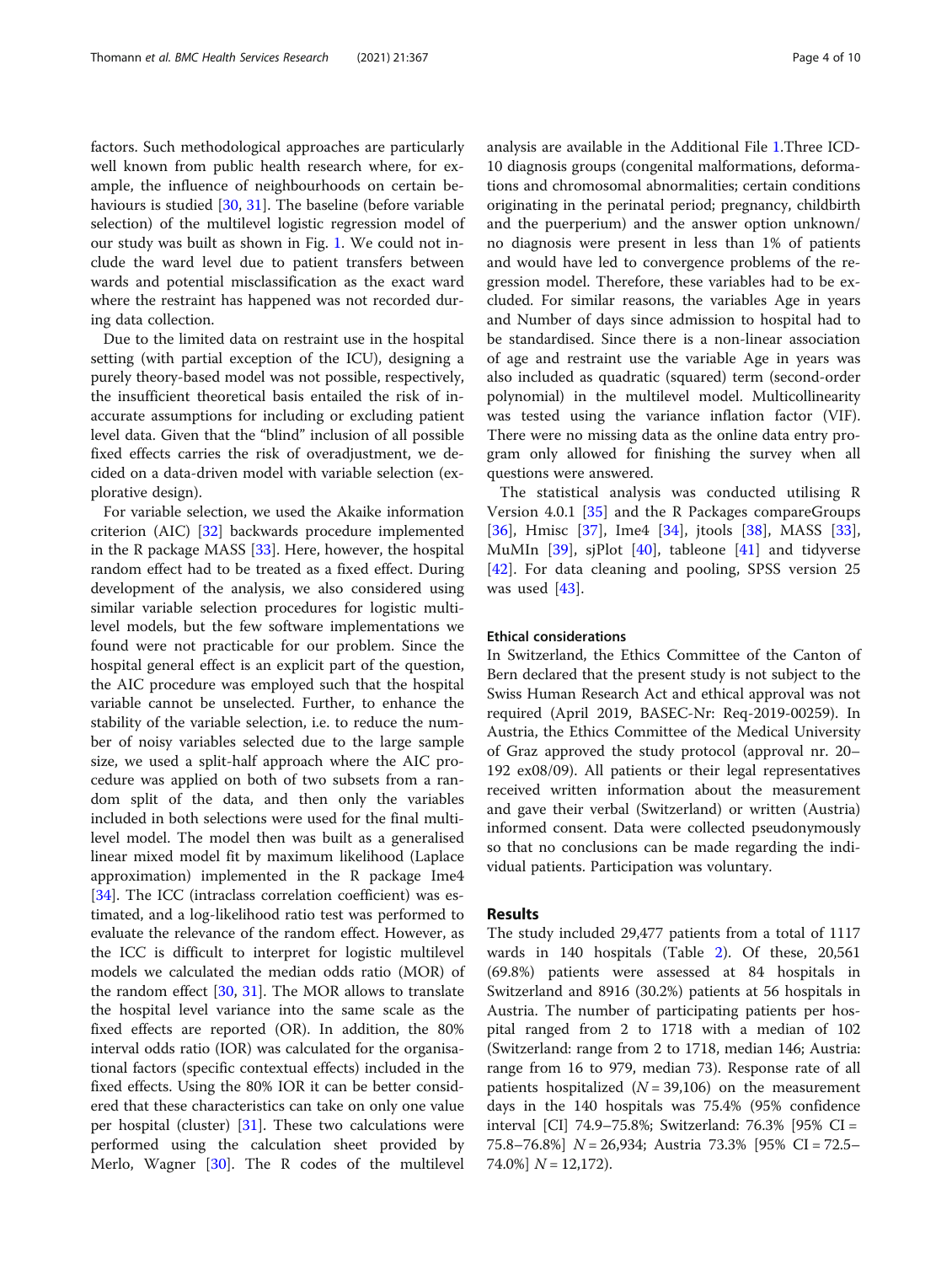#### Table 2 Sample description

| <b>Characteristics</b>                                              |        | Total $(n = 29,477)$ |        | Switzerland ( $n = 20,561$ ) |        | Austria ( $n = 8916$ ) |  |
|---------------------------------------------------------------------|--------|----------------------|--------|------------------------------|--------|------------------------|--|
| <b>Institutional level</b>                                          |        | % (95% CI)           | n      | % (95% CI)                   | n      | % (95% CI)             |  |
| Guidelines regarding restraint use (yes)                            | 21,694 | 73.6 (73.1-74.1)     | 14,318 | 69.6 (69.0-70.3)             | 7376   | 82.7 (81.9-83.5)       |  |
| Multi-disciplinary expert committee (yes)                           |        | 42.7 (42.1-43.2)     | 7302   | 35.5 (34.9 - 36.2)           | 5273   | 59.1 (58.1-60.2)       |  |
| <b>Ward level</b>                                                   |        |                      |        |                              |        |                        |  |
| Regular audits (yes)                                                | 20,126 | 68.3 (67.7-68.8)     | 13,893 | 67.6 (66.9-68.2)             | 6233   | 69.9 (68.9-70.9)       |  |
| Refresher course (yes)                                              | 6209   | $21.1(20.6 - 21.5)$  | 2280   | $11.1(10.7-11.5)$            | 3929   | 44.1 (43.0-45.1)       |  |
| <b>Patient level</b>                                                |        | <b>IOR</b>           | median | <b>IOR</b>                   | median | <b>IQR</b>             |  |
| Age in years                                                        | 70     | 24                   | 70     | 23                           | 69     | 23                     |  |
| Number of days since admission to hospital                          |        | 9                    | 5      | 9                            | 5      | 10                     |  |
| Care Dependency Scale (sum score)                                   |        | 15                   | 70     | 15                           | 74     | 11                     |  |
|                                                                     | n      | % (95% CI)           | n      | % (95% CI)                   | n      | % (95% CI)             |  |
| Female gender                                                       |        | 49.2 (48.6-49.8)     | 9902   | 48.2 (47.5-48.8)             | 4602   | 51.6 (50.6-52.7)       |  |
| Surgical intervention in the 2 weeks prior to data collection (yes) |        | $35.8(35.2 - 36.3)$  | 8318   | 40.5 (39.8-41.1)             | 2224   | 24.9 (24.0-25.9)       |  |
| Three most frequent ICD-10 diagnosis groups (multiple responses)    |        |                      |        |                              |        |                        |  |
| Diseases of the circulatory system                                  |        | 55.1 (54.5–55.7)     | 11,756 | 57.2 (56.5–57.9)             | 4489   | 50.3 (49.3-51.4)       |  |
| Endocrine, nutritional and metabolic diseases                       |        | 33.5 (33.0-34.1)     | 7023   | 34.2 (33.5 - 34.8)           | 2863   | 32.1 (31.1-33.1)       |  |
| Diseases of the musculoskeletal system and connective tissue        |        | 33.4 (32.8-33.9)     | 7543   | 36.7 (36.0-37.3)             | 2291   | 25.7 (24.8-26.6)       |  |
| Restraint (yes)                                                     |        | $8.7(8.4-9.1)$       | 2171   | $10.6(10.1-11.0)$            | 406    | $4.6(4.1-5.0)$         |  |

IQR interquartile range, 95% CI 95% confidence interval, ICD-10 International Statistical Classification of Diseases and Related Health Problems 10<sup>th</sup> Revision

The 30-day prevalence rate of patients with at least one restraint was 8.7% ( $n = 2577$ ). Differences between countries were evident. In Switzerland, the prevalence rate was much higher (10.6%,  $n = 2171$ ) than in Austria (4.6%,  $n = 406$ ). A more refined description about the differences on patient level between Switzerland and Austria as well as about the restraint type used, reasons for restraint use and process indicators is available in a publication by Thomann et al. [15].

Overall, 73.6% ( $n = 21,694$ ) of all patients were treated in a hospital with guidelines regarding restraints. A multi-disciplinary expert committee regarding restraints was implemented in the hospitals of  $42.7\%$  ( $n = 12,575$ ) of all patients assessed. On the ward level, regular audits to ensure compliance with the guidelines regarding restraints was performed in 68.3% ( $n = 20,126$ ) of all patients surveyed. In 21.1%  $(n = 6209)$  of all patient situations, nursing staff attended a refresher course on restraints.

Based on the multilevel regression analysis, several factors associated with restraint use were found (Table 3). The strongest association was found for patients' care dependency: completely dependent patients in comparison to completely independent patients had an almost 40 times higher risk of being restrained (odds ratio [OR] 39.74, 95% confidence interval [CI] 32.72–48.26). A strong association was also found for patients with mental and behavioural disorders: the risk for them to be restrained was more than two times higher than for patients without such disorders (OR 2.31, 95% CI 2.09–2.56).

With regard to the organisational factors (specific contextual effects), the availability of guidelines regarding restraints (OR 0.60, 95% CI 0.49–0.74, 80% IOR 0.04– 9.30) and refresher courses for at least 80% of ward nursing staff (OR 0.75, CI 0.64–0.89, 80% IOR 0.05– 11.64) were associated with less restraint use. The availability of a multi-disciplinary expert committee and regular audits to ensure compliance with the protocol/ guidelines regarding restraints were not selected for the model, indicating that these factors are not relevant concerning restraint use, from a statistical point of view. Also, the variable country was not selected for the model, despite large descriptive differences in prevalence rates.

Only considering the fixed effects (patient characteristics and organisational factors), the model could explain 24% of the variance in restraint use (marginal  $R^2 = 0.24$ ). By adding the random effect (hospital as cluster variable), the model explains 55% of the variance in restraint use (conditional  $R^2 = 0.55$ ). The log-likelihood ratio test was statistically significant ( $p$ -value < 0.000), indicating that adding hospital as a random effect (cluster) does improve the model. Additionally, the ICC (0.41) shows that the random effect is also relevant from a clinical point of view. This means that a relevant part of the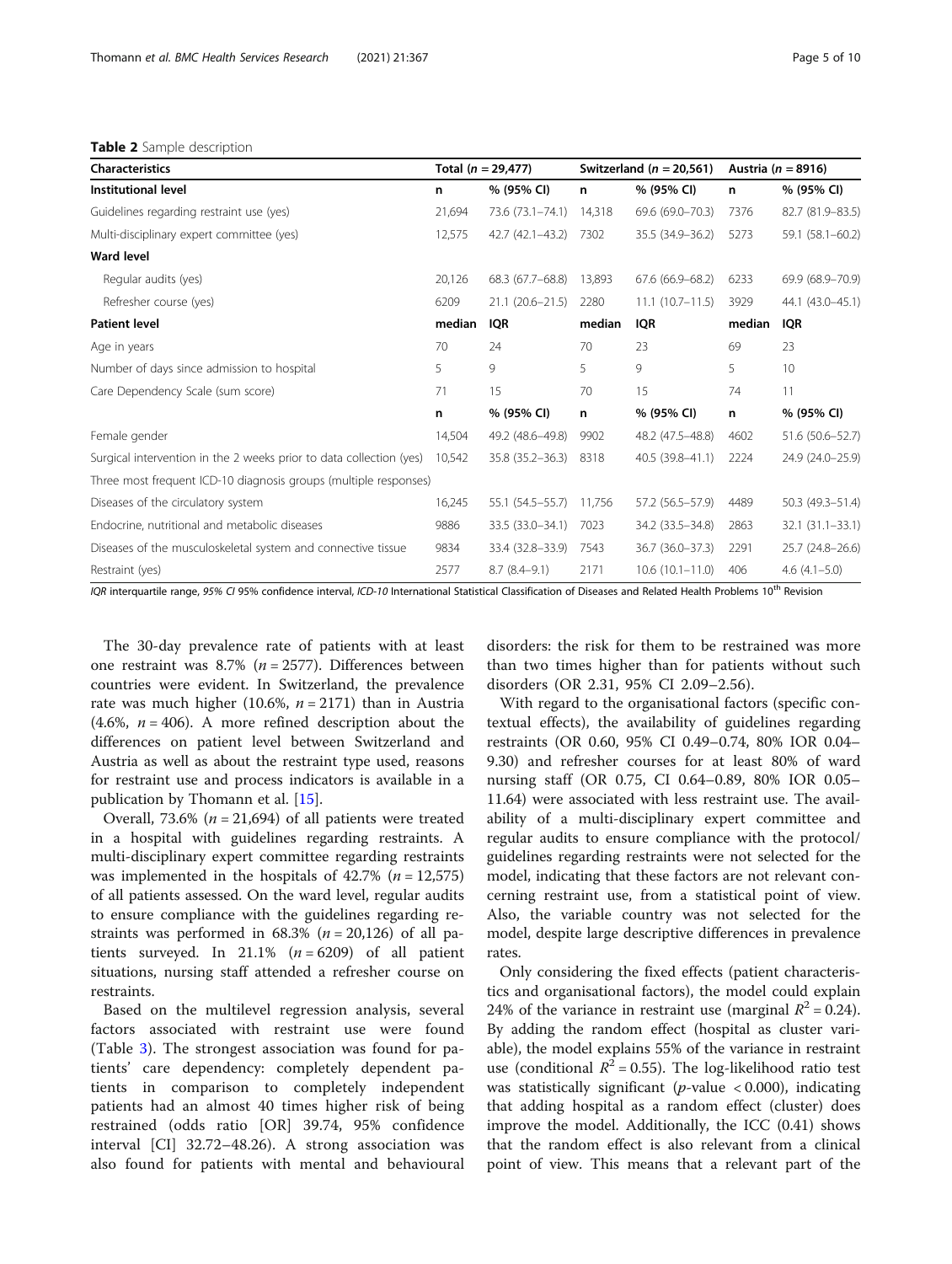Table 3 Multilevel logistic regression model

| Model: AIC 12568.9; marginal $R^2 = 0.24$ ; conditional $R^2 = 0.55$ ; ICC = 0.41; MOR = 4.22 |                                  |  |  |  |  |
|-----------------------------------------------------------------------------------------------|----------------------------------|--|--|--|--|
| <b>Random effect</b>                                                                          | Variance (SD)                    |  |  |  |  |
| Hospital (intercept)                                                                          | 2.28(1.51)                       |  |  |  |  |
| <b>Fixed effects</b>                                                                          | OR (95% CI)                      |  |  |  |  |
| (intercept)                                                                                   | $0.02$ $(0.01 - 0.03)^{a}$       |  |  |  |  |
| Organisational factors (specific contextual effects)                                          |                                  |  |  |  |  |
| Guidelines regarding restraint (yes)                                                          | $0.60$ $(0.49 - 0.74)^a$         |  |  |  |  |
|                                                                                               | 80% IOR: (0.04-9.30)             |  |  |  |  |
| Refresher course regarding restraints (yes)                                                   | $0.75(0.64 - 0.89)^a$            |  |  |  |  |
|                                                                                               | 80% IOR: (0.05-11.64)            |  |  |  |  |
| Patient characteristics                                                                       |                                  |  |  |  |  |
| Age in years (1 <sup>st</sup> degree)                                                         | $1.21 (1.14 - 1.29)^a$           |  |  |  |  |
| Age in years squared (2 <sup>nd</sup> degree)                                                 | $1.11 (1.06 - 1.15)^a$           |  |  |  |  |
| Female gender                                                                                 | $0.74$ $(0.67 - 0.81)^a$         |  |  |  |  |
| Care Dependency Scale (CDS)<br>$\geq$ 70 completely independent                               | Reference                        |  |  |  |  |
| $\geq$ 60–69 to a great extent independent                                                    | 3.20 $(2.74 - 3.72)^a$           |  |  |  |  |
| $\geq$ 45-59 partially dependent                                                              | 8.83 (7.59-10.28) <sup>a</sup>   |  |  |  |  |
| $\geq$ 25-44 to a great extent dependent                                                      | 23.81 (20.17-28.10) <sup>a</sup> |  |  |  |  |
| $\leq$ 24 completely dependent                                                                | 39.74 (32.72-48.26) <sup>a</sup> |  |  |  |  |
| Mental and behavioural disorders                                                              | 2.31 $(2.09 - 2.56)^a$           |  |  |  |  |
| Factors influencing health status and contact with health services                            | 1.42 $(1.22 - 1.65)^a$           |  |  |  |  |
| Diseases of the genitourinary system                                                          | $0.90(0.81 - 1.00)$              |  |  |  |  |
| Diseases of the digestive system                                                              | $0.85(0.76-0.95)^a$              |  |  |  |  |
| Diseases of the musculoskeletal system and connective tissue                                  | $0.78$ $(0.70 - 0.86)^a$         |  |  |  |  |

AIC Akaike information criterion, ICC intraclass correlation coefficient, OR odds ratio, 95% CI 95% confidence interval, MOR median odds ratio, 80% IOR 80% interval odds ratio

<sup>a</sup>statistically significant based on the 95%Cl

variance in restraint use can be explained at the hospital level. The MOR (4.22) also highlights that there is rather large heterogeneity between hospitals.

# **Discussion**

In this secondary data analysis of cross-sectional data on restraint use in Swiss and Austrian hospitals, we analysed the impact of organisational factors (specific contextual effects) on the use of restraints in the somatic acute care hospital setting, as well as whether a hospital general effect exists. Overall, the restraint prevalence rate was 8.7%. We found that the availability of guidelines regarding restraint use on the institutional level and refresher courses for at least 80% of ward nursing staff in the last 2 years are associated with less restraint use. However, the wide 80% IORs put the impact of these organisational factors in perspective. No association was found for the availability of a multidisciplinary expert committee regarding restraint use within the institution and regular audits on the ward

level to ensure compliance with the guidelines regarding restraint use. Furthermore, the findings show that a relevant part of the variance in restraint use is explained at the hospital level (random effect), suggesting that a hospital general effect exists regarding restraint use. The difference between hospitals also appears to be greater than that between countries, as might have been expected given the much higher restraint prevalence rate in Switzerland (the country variable was not selected for the model). Thus, there is evidence that, in similar patient situations, restraints are used more frequently in some hospitals than in others (up to 4 times). This finding supports assumptions from the literature that, regarding restraint use, local habits, routine and institutional culture seem to play an important role [18– 21, 44]. Such routine or habitual restraint use, independent of an objective and evidence-based evaluation, violates professional values and fundamental human rights. Therefore, critical interprofessional reflections on the current restrictive practice within hospitals are needed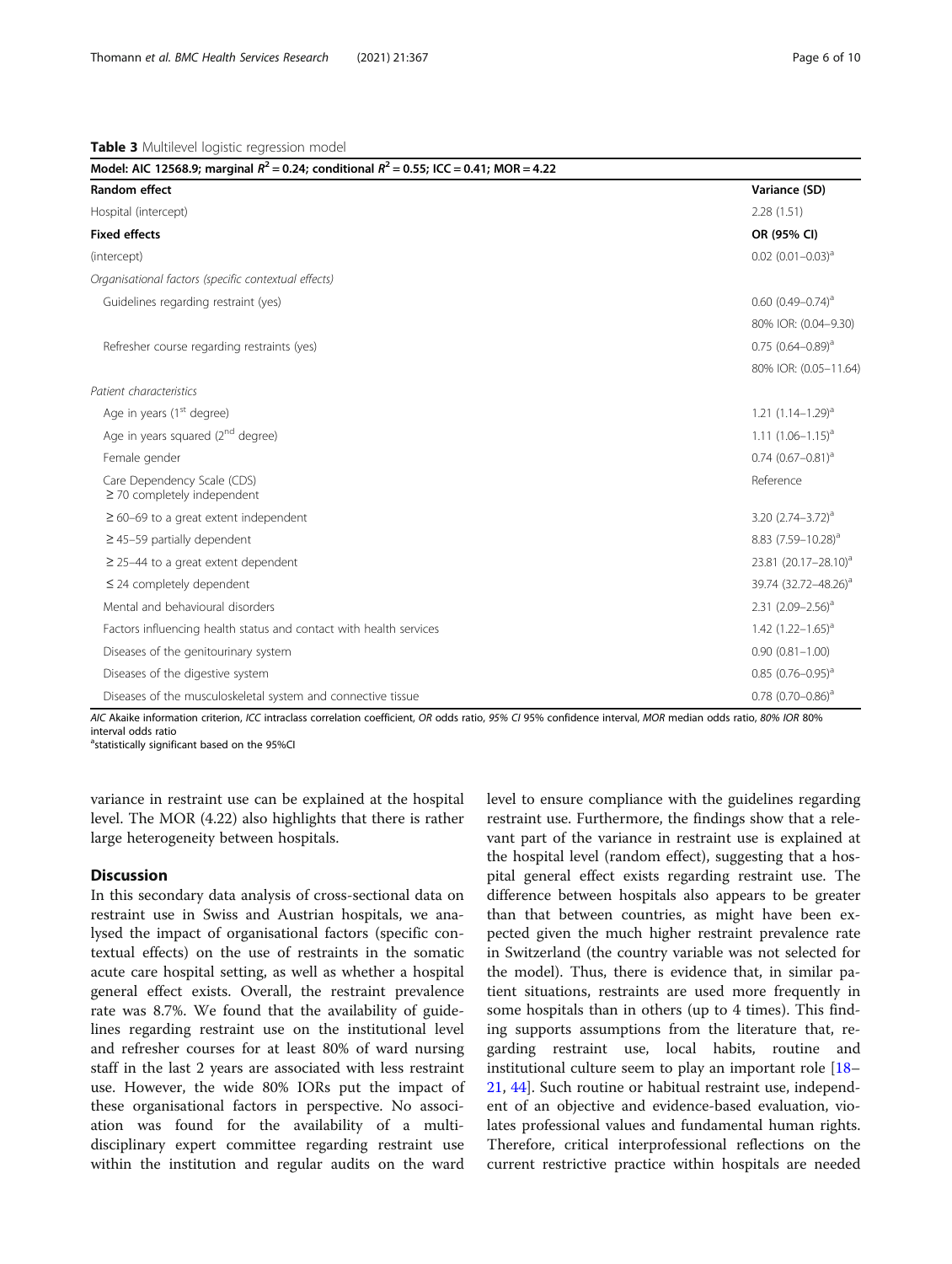to minimise non-professional, non-legal and non-ethical restraint use. However, based on well-known safety models, like the Swiss cheese model, we know that patient safety is not only influenced by health professionals involved in direct patient care (micro level) [45]. The conditions within an institution (meso level) and on a national level (macro level) also have a significant impact on patient safety. For this reason, critical reflection on current restraint practices should take place on micro, meso and macro level.

On the micro level, a critical interprofessional reflection of practice is only possible with appropriate knowledge about the topic of interest. Regarding restraint use, it is widely discussed that health professionals in the hospital setting do not have sufficient knowledge and expertise [21]. As a result, restraints are often applied in situations that are not appropriate [14, 19, 22, 46]. For example, restraints are used for fall prevention, even though there is growing evidence that restraints are ineffective in preventing falls [16, 17]. Also, in this study, indications could be found that knowledge influences the use of restraints, since attending a refresher course is associated with less restraint use. Thus, in line with the recommendations of a review related to a Cochrane protocol regarding restraint reduction in general hospitals [47, 48], education of health professionals seems to be a relevant component for restraint reduction. In this regard, it seems important that an interprofessional approach is taken, as this is the only way to change the institutional culture, the perception of risk-taking and the work ethic [44]. In particular, the results of this study show how important these institution-specific aspects seem to be (hospital general effect).

However, changes in these institution-specific aspects also require a strong commitment from the meso level. First of all, there is a need for open discussion within an institution, for example to clarify responsibilities for safety [44]. Especially in the care of elderly people, the assessment of security issues needs different perspectives [49]. For example, functional needs must also be weighed in the decision-making process in terms of using or not using restraints. This is even more important as, like the findings show, older and more caredependent patients have an increased risk of being restrained during their hospital stay, and as restraint use is associated with functional decline [1]. In addition, mental and behavioural disorders are associated with a higher use of restraints. This means that a very vulnerable patient group is most affected, i.e. patients who often cannot stand up for themselves; therefore, ethical considerations are even more important. In this regard, the management has the responsibility to support frontline staff by influencing the structural conditions for example, as also shown in this study, by providing policies/ guidelines that support decision-making or at least restraint management in line with legal and ethical requirements  $[18, 20-22, 24, 47]$ . In addition, they can adapt the infrastructural conditions, for example by removing restraint equipment from the wards, as it is known that the availability of restraint equipment influences its use  $[23]$ . It seems interesting that, in this study, regular audits and the availability of an expert committee were not found to be associated with restraint use. A possible explanation might be that, for both tasks, the individual person (who conducts the audit or is a member of the expert committee) must be able to critically reflect on the situation in which restraints are used and, in particular, to take an outsider perspective in order to identify restraint use due to the institutional culture or attitudes. However, as discussed above, the knowledge and expertise of the individual person might be insufficient and therefore no effect of these two organisational factors could be measured.

To support critical reflection on the micro and meso level and thus to support the change in restrictive practice in order to protect human rights of personal freedom and to ensure professional restraint use, interventions should also be taken on the national (macro) level [45, 50, 51]. For example, in both included countries (Switzerland and Austria), clear legal regulations regarding restraint use in the hospital setting are lacking [15]. However, clear regulations, professional statements of nurses or medical associations and national guidelines would help institutions to clarify their policies, would support the uniform education of health professionals and would provide a basis for national quality improvement programs in the hospital setting. Such programs often lead to more uniform monitoring of restraint use within institutions and thus enable comparison, which are both important aspects in restraint reduction [24, 52].

As restraint use is a very sensitive issue, in this respect, a national quality measurement with a risk-adjusted comparison should be considered. This is the only way to guarantee that the different patient mix of institutions is taken into account and that a fair statistical comparison can be made  $[45]$ . Moreover, there is otherwise a risk that institutions with a higher restraint prevalence rate will only see their patient mix (e.g. older, more care-dependent) as the reason for the higher rate and will then reflect on the institution-specific aspects insufficiently. However, as described, this critical reflection seems to be essential for less restrictive practice. In addition, such efforts on the national level could stimulate a more open information policy regarding restraint use in hospitals, more critical thinking about restrictive practice in general and open discussions both within institutions but also in society. These aspects are well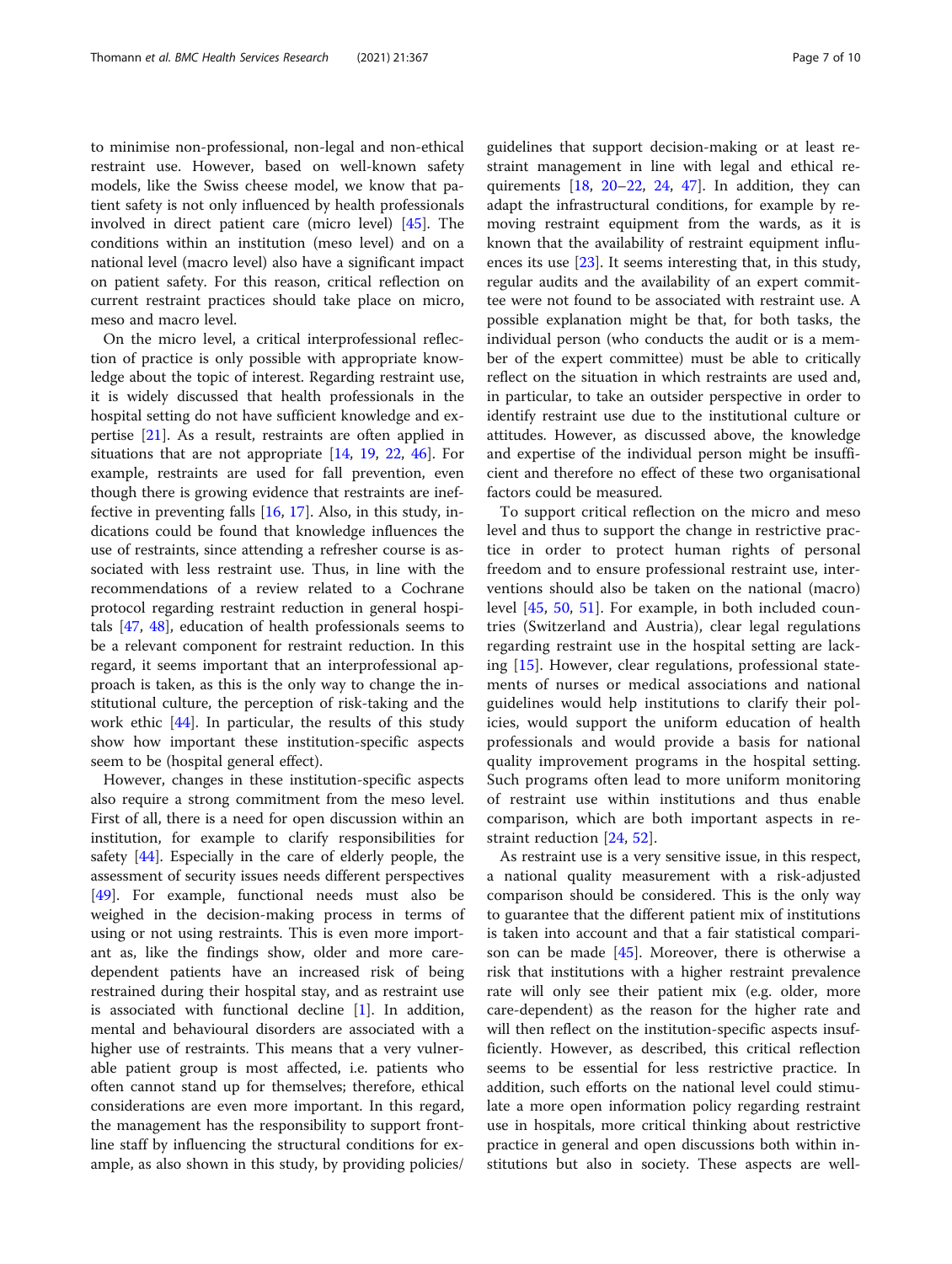known from similar approaches in the mental health or long-term care setting [53, 54].

#### **Limitations**

Beside its relevant findings, this study has some limitations. Firstly, there are limitations related to the LPZ 2.0 instrument. Some organisational factors expected to be associated with restraint use (e.g. nurse to patient ratio) and health professional-related factors were not assessed with LPZ 2.0. It is, therefore, possible that the impact of the included organisational factors (specific contextual effects) is over- or underestimated as is the relevance of the hospital general effect. Also, the ward level could not be included in the models, since using the LPZ 2.0 instrument restraint use is assessed over a 30 day period in the corresponding hospital without taking into account on which ward the restraint was used (current ward or other). This seems particularly relevant to us, as previous evidence suggests that there are differences in restraint use depending on ward (type) [55]. Thus, future studies should address the inclusion of the ward level. Additionally, data on medical diagnoses are not satisfactorily collected within the LPZ 2.0 instrument. From a statistical point of view, the assessment of ICD-10 diagnosis groups instead of specific ICD-10 diagnosis codes may lead to an over- or underestimation of each diagnosis group. In addition, clinical interpretation and implication is hampered by these very broad and imprecise groups.

Secondly, it is possible that a selection bias exists. Patients who could not give informed consent and had no legal representative available had to be excluded. It could be that these patients were at high risk for restraint use and, therefore, the prevalence rate might be underestimated. Also, the impact of the predictors might be slightly different when including these patients in the analysis. Similar consequences could also be caused by a potential recall or documentation bias because restraint use was assessed over a period of 30 days. However, it is known that, regarding restraint use, the documentation is often incomplete [5, 15]. Thirdly, the cross-sectional design has its limitations; on the one hand, the patient situations under investigation can fluctuate strongly within institutions on the measurement day and, on the other hand, no causal correlations can be identified using a cross-section design. For example, greater care dependency could lead to restraint use, but could also be a consequence of restraint use. Fourth, possibilities and limitations of different methodological approaches for variable selection are controversially discussed as well as for our chosen approach using AIC selection [56]. With our approach there is a risk that variables are incorrectly excluded from the model (false negatives). However, in

comparison to the full model (Additional File 2) our results with variable selection (Table 3) differs only slightly. In terms of an exploratory design, the AIC approach seemed to us to be a useful way of obtaining an initial overview of the topic, reduced in complexity. Nevertheless, in order to improve modelling possibilities/strategies and to obtain more comparable and robust results in general, intensified research attention on restraint use in the hospital setting must be established.

Despite these limitations, the results are expected to be generalisable due to the large sample of two countries using the same data collection method. They provide important indications for future quality development efforts. In this context, it seems to be of interest to investigate explanations for the additional 31% of explained variance on the hospital level (hospital general effect). The inclusion of further structural characteristics in data collection and a subsequent analysis or a qualitative approach, for example by observing the (interprofessional) processes surrounding restraint use, could be helpful in this regard.

### **Conclusions**

Regarding restraint use, a hospital general effect exists. This indicates that restraints are used more frequently in certain hospitals than in others, even when considering the different patient mix. To provide restraint-free care as much as possible requires both specific knowledge and appropriate structures. Based on these findings, considerable potential for restraint reduction appears to exist in the interprofessional critical reflection of decision-making processes within a hospital; especially, the identification of situations in which restraints were used out of routine or institutional culture. This critical reflection ideally goes along with addressing the knowledge and attitudes towards restraints of the interprofessional team as well as of the management. A clear national (legal) regulation regarding restraint use could support a change in practice.

#### Abbreviations

LPZ: Landelijke Prevalentiemeting Zorgkwaliteit; ICD-10: International Statistical Classification of Diseases and Related Health Problems 10<sup>t</sup> Revision; CDS: Care Dependency Scale; 95% CI: 95% confidence intervals; IQR: Interquartile range; AIC: Akaike information criterion; ICC: Intraclass correlation coefficient; VIF: Variance inflation factor; OR: Odds ratio; MOR: median odds ratio; 80% IOR: 80% interval odds ratio

#### Supplementary Information

The online version contains supplementary material available at [https://doi.](https://doi.org/10.1186/s12913-021-06362-y) [org/10.1186/s12913-021-06362-y](https://doi.org/10.1186/s12913-021-06362-y) .

Additional file 1. R Codes of the multilevel model. The R codes used for the multilevel model are provided for transparency

Additional file 2. Multilevel full model. A multilevel full model, including all possible fixed effects, is provided.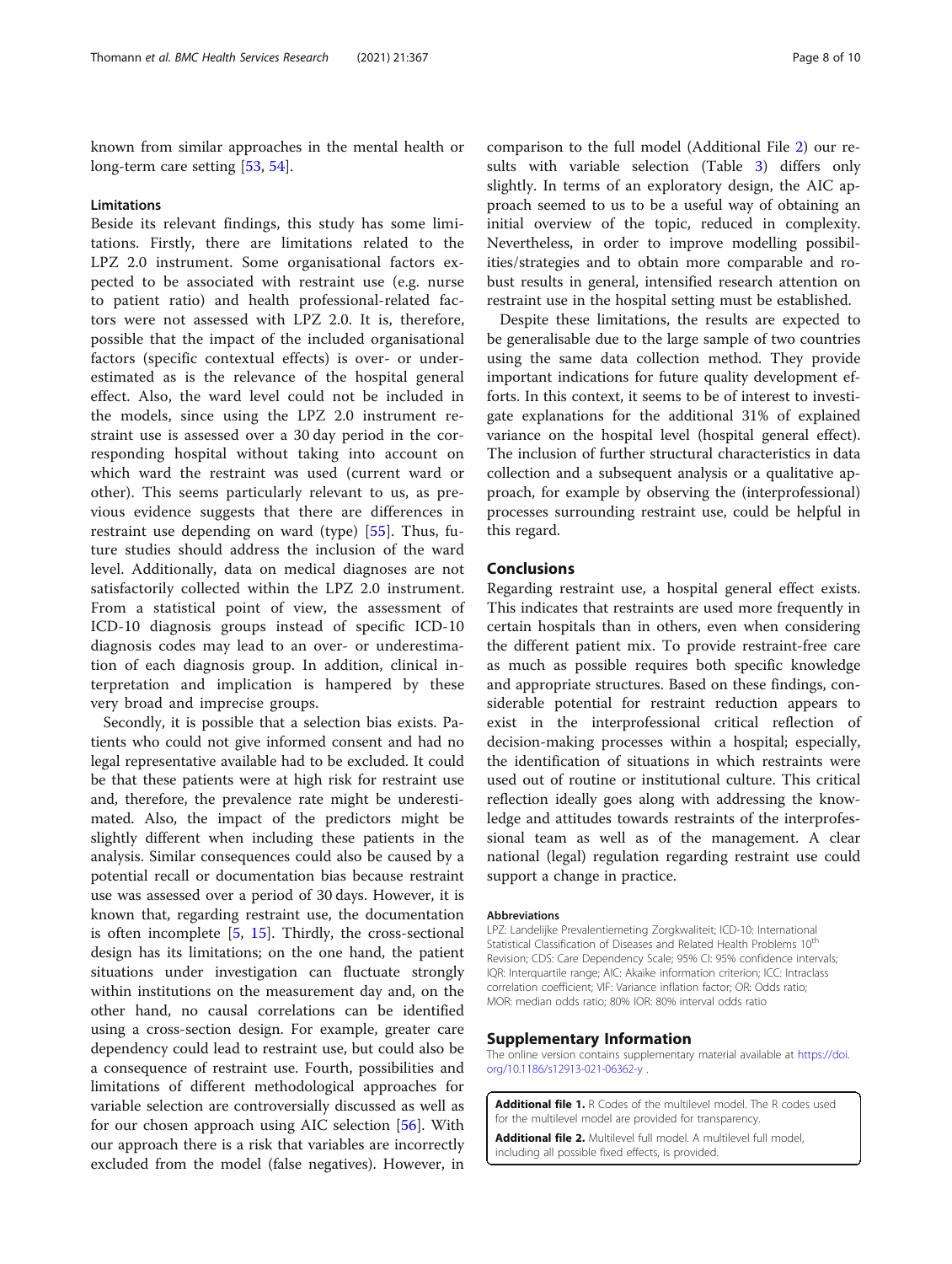#### Acknowledgements

We would like to thank Christa Lohrmann from the Medical University of Graz and the Swiss National Association for Quality Development in Hospitals and Clinics (ANQ) for their support with data collection. We would also like to thank Dr. Reto Bürgin and the reviewers for sharing their expertise in multilevel analysis. Furthermore, we wish to thank all hospitals and patients for their participation in the quality measurement.

#### Authors' contributions

ST contributed to the conceptualization, methodology, data collection, data curation, data analysis, data interpretation and writing of the manuscript. SH supervised the project and contributed to the conceptualization, acquisition, data interpretation as well as reviewing and editing of the manuscript. SB contributed to the data collection, data interpretation and reviewing and editing of the manuscript. DR contributed to the methodology and the validation of the data analysis, the data interpretation as well as reviewing and editing of the manuscript. SZ supervised the project and contributed to the conceptualization, data interpretation as well as reviewing and editing of the manuscript. All authors read and approved the final manuscript.

# Authors' information

Not applicable.

#### Funding

The quality measurement (data collection) in Switzerland was funded by the Swiss National Association for Quality Development in Hospitals and Clinics (ANQ) and in Austria by the participating hospitals themselves. The entire data analysis was financed by Bern University of Applied Sciences.

#### Availability of data and materials

The data that support the findings of this study are available from Swiss National Association for Quality Development in Hospitals and Clinics (Swiss data) and Department of Nursing Science from the Medical University of Graz (Austrian data) but restrictions apply to the availability of these data, which were used under license for the current study, and so are not publicly available.

# Declarations

#### Ethics approval and consent to participate

As the study was conducted in two countries, there is one ethical approval per country. In Switzerland, the Ethics Committee of the Canton of Bern declared that the present study is not subject to the Swiss Human Research Act and ethical approval was not required (April 2019, BASEC-Nr: Req-2019- 00259). In Austria, the Ethics Committee of the Medical University of Graz approved the study protocol (approval nr. 20–192 ex08/09). All patients or their legal representatives received written information about the measurement and gave their verbal (Switzerland) or written (Austria) informed consent. In Switzerland, only verbal and no written consent was required, since in 2012 Swissethics and the cantonal ethics committees classified the annual LPZ data collection as a quality measurement for which no written consent of the patients is required. The decisive factors were the aim of the data collection (ensuring and further developing the quality of care), the data collection method, the type of data collected (only data of the regular care process) and the fact that no intervention is carried out. The documentation of the verbal consent was in the responsibility of the participating hospitals. It was recommended that consent be recorded in the patient documentation or centrally for all patients in a separate document. Data were collected pseudonymously so that no conclusions can be made regarding the individual patients. Participation was voluntary. The whole study was performed in accordance with the Declaration of Helsinki.

#### Consent for publication

Not applicable.

#### Competing interests

The authors declare that they have no competing interests.

#### Author details

<sup>1</sup>Department of Health Professions, Applied Research & Development in Nursing, Bern University of Applied Sciences, Murtenstrasse 10, 3008 Bern,

Switzerland. <sup>2</sup>Department of Nursing Science, Medical University of Graz, Universitätsplatz 4, 8010 Graz, Austria. <sup>3</sup> Center for Psychiatric Rehabilitation, Bern University Hospital for Mental Health, Murtenstrasse 46, 3008 Bern, Switzerland. <sup>4</sup>University Hospital for Psychiatry and Psychotherapy, University of Bern, Bolligenstrasse 111, 3060 Bern, Switzerland. <sup>5</sup>Department of Health Services Research, Care and Public Health Research Institute, Maastricht University, PO BOX 616, 6200, MD, Maastricht, The Netherlands.

#### Received: 13 January 2021 Accepted: 7 April 2021 Published online: 20 April 2021

#### References

- 1. Chou MY, Hsu YH, Wang YC, Chu CS, Liao MC, Liang CK, et al. The adverse effects of physical restraint use among older adult patients admitted to the internal medicine wards: a hospital-based retrospective cohort study. J Nutr Health Aging. 2020;24(2):160–5. [https://doi.org/10.1](https://doi.org/10.1007/s12603-019-1306-7) [007/s12603-019-1306-7](https://doi.org/10.1007/s12603-019-1306-7).
- 2. Cusack P, Cusack FP, McAndrew S, McKeown M, Duxbury J. An integrative review exploring the physical and psychological harm inherent in using restraint in mental health inpatient settings. Int J Ment Health Nurs. 2018; 27(3):1162–76. <https://doi.org/10.1111/inm.12432> .
- 3. Hofmann H, Hahn S. Characteristics of nursing home residents and physical restraint: a systematic literature review. J Clin Nurs. 2014;23(21–22):3012–24. <https://doi.org/10.1111/jocn.12384> .
- Said AA, Kautz DD. Reducing restraint use for older adults in acute care. Nursing. 2013;43(12):59–61. [https://doi.org/10.1097/01.NURSE.0000437484.](https://doi.org/10.1097/01.NURSE.0000437484.75992.ca) [75992.ca](https://doi.org/10.1097/01.NURSE.0000437484.75992.ca).
- 5. Perez D, Peters K, Wilkes L, Murphy G. Physical restraints in intensive care-an integrative review. Austral Crit Care. 2019;32(2):165–74. [https://doi.org/10.1](https://doi.org/10.1016/j.aucc.2017.12.089) [016/j.aucc.2017.12.089](https://doi.org/10.1016/j.aucc.2017.12.089)
- 6. W. Haugom E, Ruud T, Hynnekleiv T. Ethical challenges of seclusion in psychiatric inpatient wards: a qualitative study of the experiences of Norwegian mental health professionals. BMC Health Serv Res. 2019;19(1): 879. <https://doi.org/10.1186/s12913-019-4727-4> .
- 7. Registered Nurses' Association of Ontario. Promoting Safety: Alternative Approaches to the Use of Restraints2012. [https://rnao.ca/sites/rnao-ca/files/](https://rnao.ca/sites/rnao-ca/files/Promoting_Safety_-_Alternative_Approaches_to_the_Use_of_Restraints_0.pdf) [Promoting\\_Safety\\_-\\_Alternative\\_Approaches\\_to\\_the\\_Use\\_of\\_Restraints\\_0.](https://rnao.ca/sites/rnao-ca/files/Promoting_Safety_-_Alternative_Approaches_to_the_Use_of_Restraints_0.pdf) [pdf](https://rnao.ca/sites/rnao-ca/files/Promoting_Safety_-_Alternative_Approaches_to_the_Use_of_Restraints_0.pdf).
- Lachance C, Wright M-D. Avoidance of Physical Restraint Use among Hospitalized Older Adults: A Review of Clinical Effectiveness and Guidelines2019. [https://www.cadth.ca/sites/default/files/pdf/htis/2019/RC1](https://www.cadth.ca/sites/default/files/pdf/htis/2019/RC1079%20Restraint%20Use%20and%20Seniors%20Final.pdf) [079%20Restraint%20Use%20and%20Seniors%20Final.pdf](https://www.cadth.ca/sites/default/files/pdf/htis/2019/RC1079%20Restraint%20Use%20and%20Seniors%20Final.pdf).
- Australian Government Aged Care Quality and Safety Commission. Minimising the use of restraints. [https://www.agedcarequality.gov.au/](https://www.agedcarequality.gov.au/providers/assessment-processes/minimising-restraints) [providers/assessment-processes/minimising-restraints.](https://www.agedcarequality.gov.au/providers/assessment-processes/minimising-restraints) Accessed 30 Sept 2020.
- 10. Australian Government Department of Health. Minimising inappropriate use of restraint in aged care. [https://www.health.gov.au/initiatives-and-progra](https://www.health.gov.au/initiatives-and-programs/minimising-inappropriate-use-of-restraint-in-aged-care) [ms/minimising-inappropriate-use-of-restraint-in-aged-care](https://www.health.gov.au/initiatives-and-programs/minimising-inappropriate-use-of-restraint-in-aged-care). Accessed 30 Sept 2020.
- 11. Lombardo C, Van Bortel T, Wagner AP, Kaminskiy E, Wilson C, Krishnamoorthy T, et al. PROGRESS: the PROMISE governance framework to decrease coercion in mental healthcare. BMJ Open Qual. 2018;7(3):e000332. [https://doi.org/10.1136/bmjoq-2018-000332.](https://doi.org/10.1136/bmjoq-2018-000332)
- 12. Benbenbishty J, Adam S, Endacott R. Physical restraint use in intensive care units across Europe: the PRICE study. Intensive Crit Care Nurs. 2010;26(5): 241–5. <https://doi.org/10.1016/j.iccn.2010.08.003> .
- 13. Gu T, Wang X, Deng N, Weng W. Investigating influencing factors of physical restraint use in China intensive care units: a prospective, crosssectional, observational study. Austral Crit Care. 2019;32(3):193–8. [https://doi.](https://doi.org/10.1016/j.aucc.2018.05.002) [org/10.1016/j.aucc.2018.05.002](https://doi.org/10.1016/j.aucc.2018.05.002) .
- 14. Farina-Lopez E, Estevez-Guerra GJ, Gandoy-Crego M, Polo-Luque LM, Gomez-Cantorna C, Capezuti EA. Perception of Spanish nursing staff on the use of physical restraints. J Nurs Schol. 2014;46(5):322–30. [https://doi.org/1](https://doi.org/10.1111/jnu.12087) 0.1111/inu.12087.
- 15. Thomann S, Zwakhalen S, Richter D, Bauer S, Hahn S. Restraint use in the acute-care hospital setting: a cross-sectional multi-Centre study. Int J Nurs Stud. 2021;114 [https://doi.org/10.1016/j.ijnurstu.2020.103807.](https://doi.org/10.1016/j.ijnurstu.2020.103807)
- 16. Enns E, Rhemtulla R, Ewa V, Fruetel K, Holroyd-Leduc JM. A controlled quality improvement trial to reduce the use of physical restraints in older